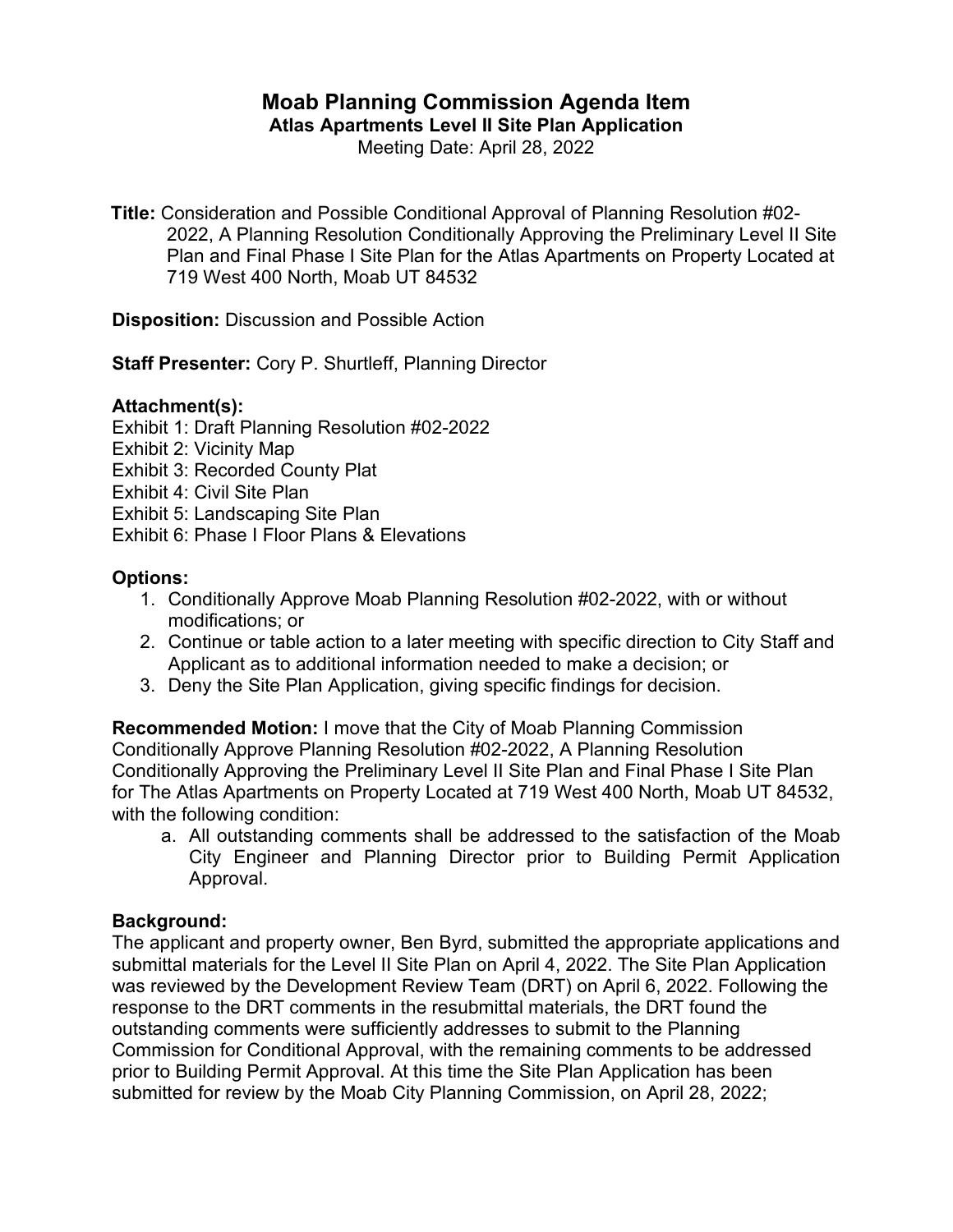proposed as a conditional approval pending the completion and submittal of outstanding comments and materials.

## **Project Description:**

Location: 719 West 400 North, Moab UT 84532 Property Owner: Ben Byrd Applicant: Ben Byrd, Jeff Pillus Set Engineering Parcel: 01-0002-0012 (170675 sf) (3.91 acres) Zoning: R-4 Manufactured Housing Residential Zone Proposed Use: Residential Multi-Household Apartments Project Size: 80-unit Multi-Household Apartment Development Parking: 129 spaces (71 Covered, 58 Uncovered); 3 ADA

## **Narrative Summary:**

The proposed development consists of 12 Multi-Household Dwelling units and complete site infrastructure in Phase I. Future phase development of Building B with 20 units, Building C with 20 units in Phase II; Building D with 8 units, Building E with 6 units, Building F with 14 units, a Facility Building with Office, Mail, Gym, and Pool in Phase III. The proposed development with maintain private utility infrastructure on site, and operate as a private development property.

# **Process: Site Plan Review**

Section 17.67.050 of the Moab Municipal Code (MMC) regulates the Review Procedures for a Level II Site Plan Application. The Planning Commission acting as the Land Use Authority shall provide the approval of the submitted Atlas Apartments Site Plan Application, Planning Resolution #02-2022, based on the Approval Criteria identified in MMC Section 17.67.060.

# *17.67.050*

*D. Level II Applications. Level II applications shall first be reviewed by the DRT, which shall issue a staff report identifying recommendations for the project. The land use authority for Level II applications shall be the Planning Commission, which may approve, approve subject to conditions, or deny the application.*

# *17.67.060*

*Approval criteria.*

*A. The following criteria govern site plan approval:*

*1. Compliance with applicable Moab ordinances and building codes; 2. Availability of necessary utilities, including culinary water, sewer, electricity, natural gas, and the like;*

*3. Consistency of the design with Moab advisory documents; and*

*4. Accuracy and truthfulness of submittals or representations in the application.*

*B. Discretion to Grant Conditional Approval. The applicable land use authority has discretion to impose conditions during the review process that address: (1) deficiencies in the application; (2) performance of the design in providing efficient access, vehicle circulation, connectivity, pedestrian/nonmotorized vehicle access; (3) buffering of off-site*